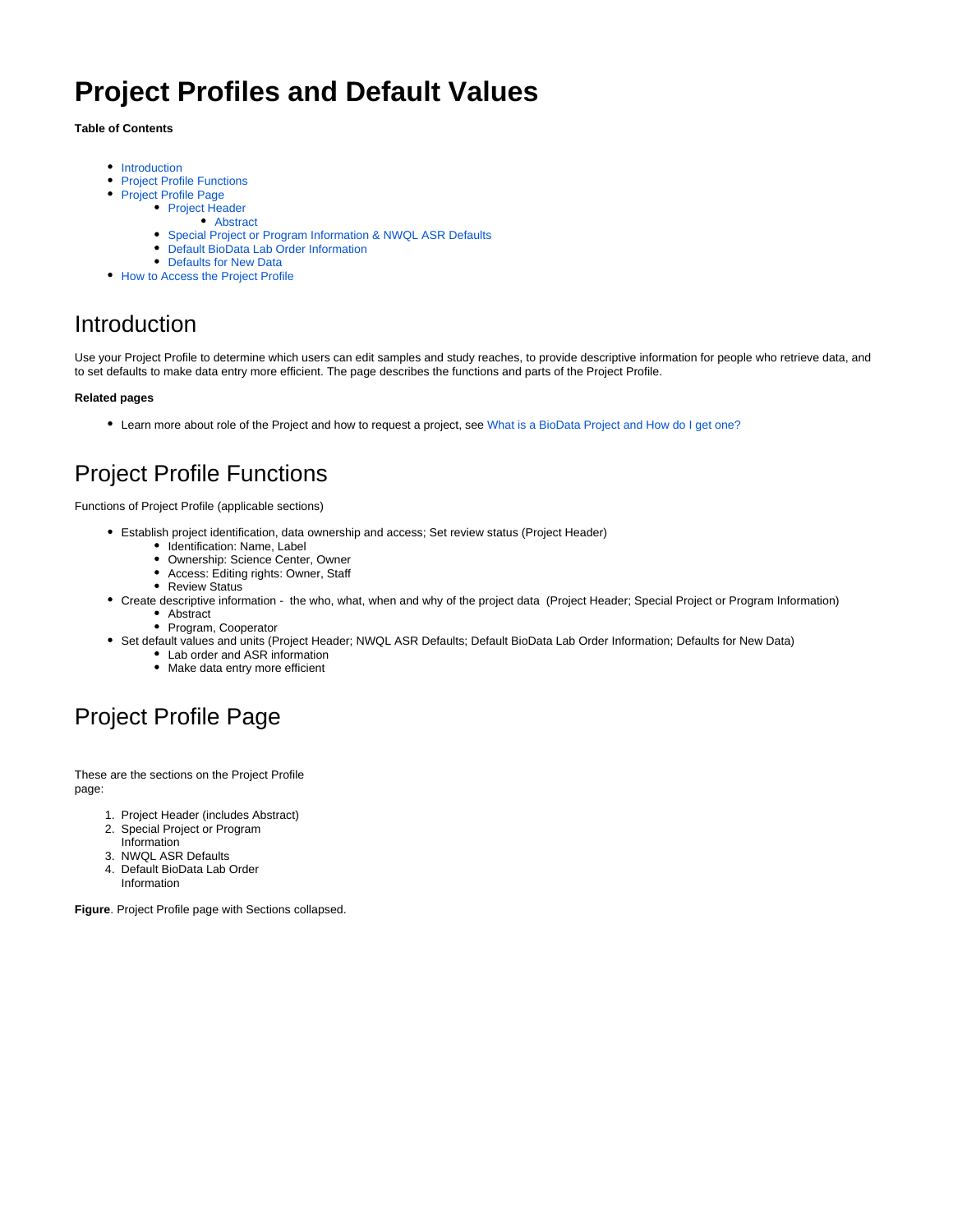| Project:<br><b>UIRBtrn</b><br>×<br>Project Page Tips<br>Go to Project List<br><b>Project Profile</b><br><b>Study Reaches</b><br><b>Community Samples</b><br><b>Review Taxa Records</b><br><b>Physical Samples</b><br>Manage Lab Orders<br>Expand All   Collapse All<br>$\blacktriangleright$ Project Header<br>Special Project or Program Information<br>▼ NWQL ASR Defaults<br>▲ Project Defaults<br>Default BioData Lab Order Information<br>$ \triangledown$ Defaults for New Data | <b>NUSGS</b> BioData | BioData Home   Dashboan |
|---------------------------------------------------------------------------------------------------------------------------------------------------------------------------------------------------------------------------------------------------------------------------------------------------------------------------------------------------------------------------------------------------------------------------------------------------------------------------------------|----------------------|-------------------------|
|                                                                                                                                                                                                                                                                                                                                                                                                                                                                                       |                      |                         |
|                                                                                                                                                                                                                                                                                                                                                                                                                                                                                       |                      | Data                    |
|                                                                                                                                                                                                                                                                                                                                                                                                                                                                                       |                      |                         |
|                                                                                                                                                                                                                                                                                                                                                                                                                                                                                       |                      |                         |

### <span id="page-1-0"></span>Project Header

The Project Header contains field that determine:

- Project Identification
	- Name, Label
- Data Ownership and Data Access
	- Science Center
	- Project Owner Project Staff
- Lab Order/NWQL ASR Defaults
- Project Account
- Review Status
	- Review Status Code
	- Release Category (Display
	- only)
- Descriptive Information Project Abstract

**Figure**. BioData Project Header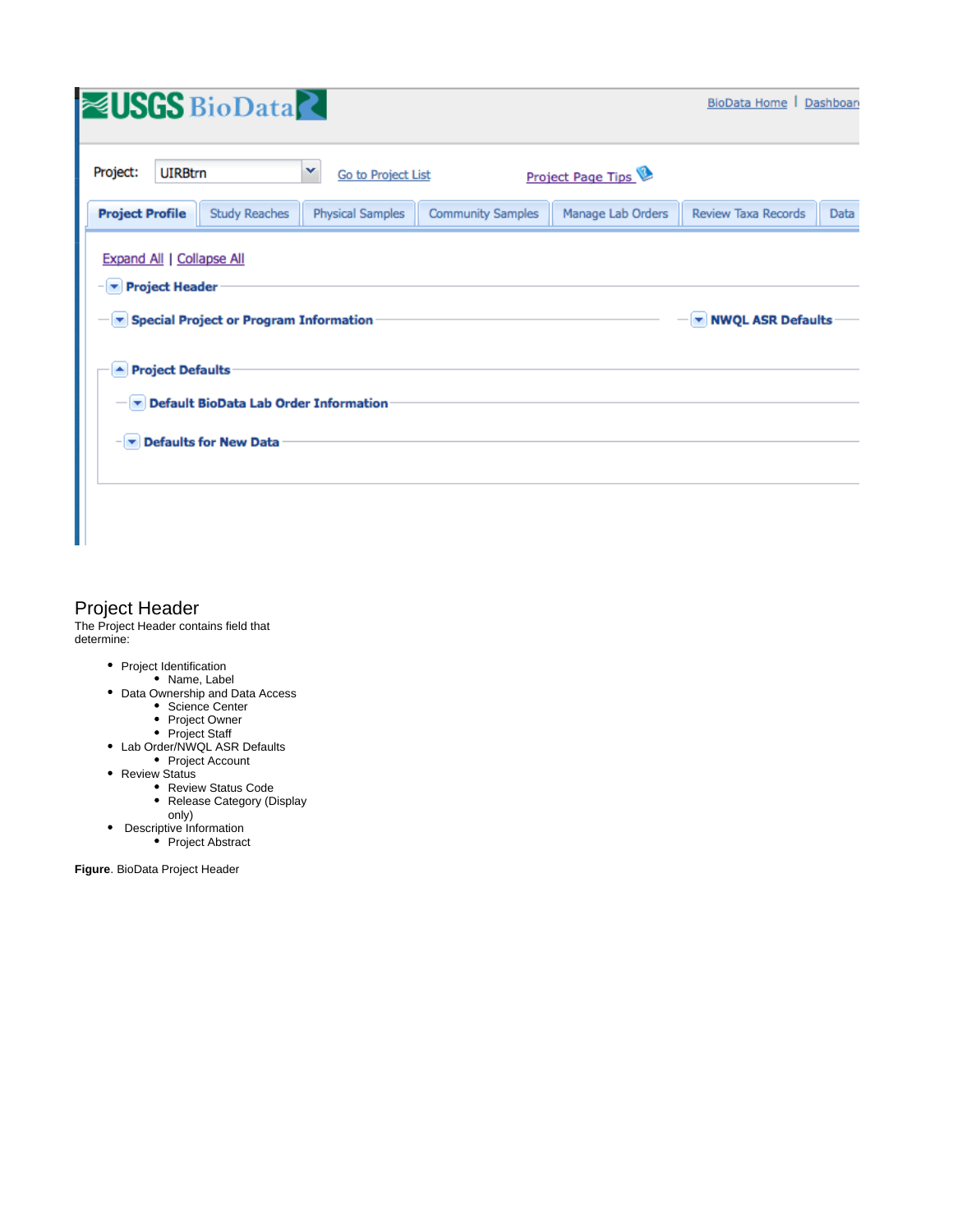| Work on this Project<br><b>Project List</b>                                                                           |   | <b>Edit Project</b>                                                                                                                                                                                                                                                                                                                                                                                                                                                                                                                                                                                                                                                                                                                                                                                                                 |                            |                                  |                                   |
|-----------------------------------------------------------------------------------------------------------------------|---|-------------------------------------------------------------------------------------------------------------------------------------------------------------------------------------------------------------------------------------------------------------------------------------------------------------------------------------------------------------------------------------------------------------------------------------------------------------------------------------------------------------------------------------------------------------------------------------------------------------------------------------------------------------------------------------------------------------------------------------------------------------------------------------------------------------------------------------|----------------------------|----------------------------------|-----------------------------------|
| Expand All   Collapse All                                                                                             |   |                                                                                                                                                                                                                                                                                                                                                                                                                                                                                                                                                                                                                                                                                                                                                                                                                                     |                            |                                  | (*) required field                |
| Project Header                                                                                                        |   |                                                                                                                                                                                                                                                                                                                                                                                                                                                                                                                                                                                                                                                                                                                                                                                                                                     |                            |                                  |                                   |
|                                                                                                                       |   |                                                                                                                                                                                                                                                                                                                                                                                                                                                                                                                                                                                                                                                                                                                                                                                                                                     | <b>Creation Date:</b>      | 2010-08-09                       |                                   |
|                                                                                                                       |   |                                                                                                                                                                                                                                                                                                                                                                                                                                                                                                                                                                                                                                                                                                                                                                                                                                     | Project ID:                | <b>USGS BioData-000000013</b>    |                                   |
| Project Name:                                                                                                         |   | NAWOA LIRB Ref Site Study                                                                                                                                                                                                                                                                                                                                                                                                                                                                                                                                                                                                                                                                                                                                                                                                           |                            |                                  |                                   |
| <b>Project Label:</b>                                                                                                 | ∗ | <b>LIRBrefbio</b>                                                                                                                                                                                                                                                                                                                                                                                                                                                                                                                                                                                                                                                                                                                                                                                                                   |                            |                                  | <b>View Project Owner History</b> |
| <b>Science Center:</b>                                                                                                |   | Illinois Water Science Center                                                                                                                                                                                                                                                                                                                                                                                                                                                                                                                                                                                                                                                                                                                                                                                                       | <b>Project Staff:</b><br>Q |                                  | Add Remove                        |
| Project Owner:                                                                                                        |   | <b>David Fazio</b>                                                                                                                                                                                                                                                                                                                                                                                                                                                                                                                                                                                                                                                                                                                                                                                                                  | Q                          | <b>Martin E Gurtz</b><br>megurtz | 703-648-5113                      |
|                                                                                                                       |   |                                                                                                                                                                                                                                                                                                                                                                                                                                                                                                                                                                                                                                                                                                                                                                                                                                     |                            |                                  |                                   |
|                                                                                                                       |   | GX11NE00CRM0100                                                                                                                                                                                                                                                                                                                                                                                                                                                                                                                                                                                                                                                                                                                                                                                                                     |                            |                                  |                                   |
|                                                                                                                       |   | S -- Presumed Satisfactory                                                                                                                                                                                                                                                                                                                                                                                                                                                                                                                                                                                                                                                                                                                                                                                                          | v                          |                                  |                                   |
| <b>Default Project Account:</b><br><b>Review Status Code:</b><br><b>Release Category:</b><br><b>Project Abstract:</b> |   | <b>O</b> Public<br>This project is part of the National Water-Ouality Assessment (NAWOA) Program, which assesses water quality, including ecological condition, in                                                                                                                                                                                                                                                                                                                                                                                                                                                                                                                                                                                                                                                                  |                            |                                  |                                   |
|                                                                                                                       |   | rivers and streams across the United States. This study - "Characterization of Ecological Reference Conditions in the United States (CERCUS)" -<br>was designed to meet the needs of USGS, USEPA, and other agencies for ecological data from sites with minimal human disturbance (reference<br>sites). During 2010, ecological sampling was conducted at 28 CERCUS reference sites in the Corn Belt region of the United States, including 4<br>sites in Wisconsin (sampled by the WMIC study unit), 6 sites in Iowa (EIWA study unit), 6 sites in Illinois (LIRB study unit), 5 sites in Indiana<br>(WHMI study unit), and 7 sites in Ohio (LERI study unit). All samples and data were collected according to NAWQA sampling protocols,<br>including: invertebrate RTH, algae RTH, fish, and physical habitat characterization. |                            |                                  |                                   |

#### <span id="page-2-0"></span>**Abstract**

The Project Abstract provides a description of the data set collected by this Project. The abstract will be especially helpful to researchers who access these data through the retrieval systems. Enter an abstract that is a paragraph or more that describes the objectives, key aspects, design or methods of study. Also, helpful is the area of study, types of samples collected, and beginning and ending dates. **Suggested information to include in the Project Abstract**

- Description of the data set collected by this Project. The abstract will be especially helpful to researchers who want to use these data.
- Describe the objectives, key aspects, design or methods of study
- Area of study, types of samples collected, and beginning and ending dates
- $\bullet$ Citations for publications that were produced with Project Data

### <span id="page-2-1"></span>Special Project or Program Information & NWQL ASR Defaults

The sections "Special Project or Program Information" and "NWQL ASR" Defaults" are provided for a Project to :

- Select a USGS Program (such as "National Water Quality Assessment;" "Cooperative Water Program;" "Federal Benchmark Sites)
- List any cooperators with the project
- For "National Water Quality Assessment program (NAWQA) Projects fill out values used on NWQL ASRs.
	- "NWQL ASR" Defaults" is conditionally displayed when "National Water Quality Assessment" is selected in the Program selection box

**Figure**. "Special Project or Program Information" section.

| ▲ Special Project or Program Information   |
|--------------------------------------------|
| $\boldsymbol{\times}$<br>v.                |
| <b>Remove Cooperator</b><br>Add Cooperator |
| <b>Boise Watershed Council</b>             |
| Idaho Department of Water Quality          |
| <b>City of Boise</b>                       |
|                                            |
|                                            |
|                                            |

**Figure**. "Special Project or Program Information" section. NWQL ASR Defaults is displayed when "National Water Quality Assessment" is selected in the Program selection box. Here you can fill out values that will be used when you create ASRs for the National Water Quality Lab (NWQL).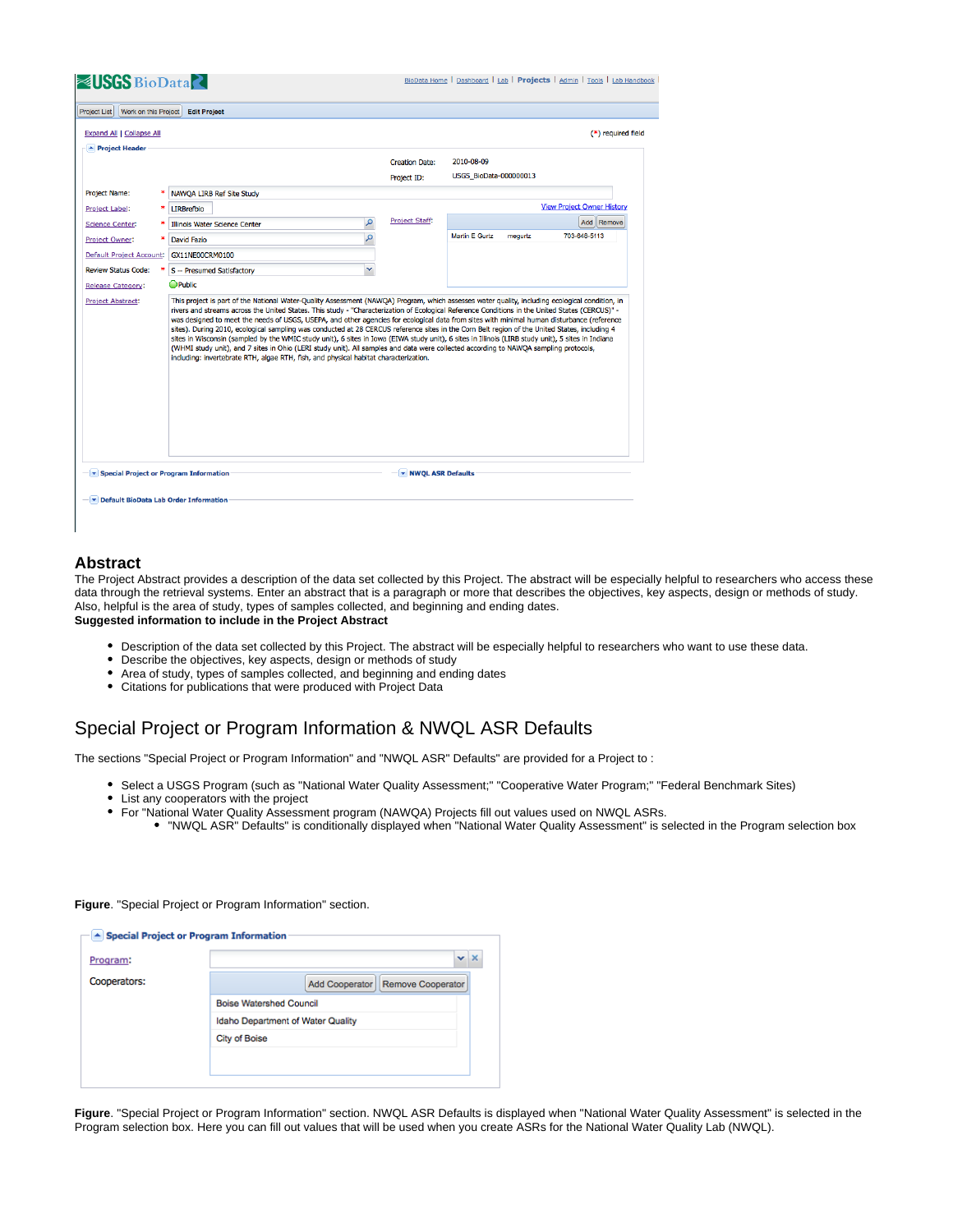| ▲ Special Project or Program Information |                                            |   |                   |
|------------------------------------------|--------------------------------------------|---|-------------------|
| Program:                                 | National Water Quality Assessment          |   | $\times$ $\times$ |
| <b>NAWQA Study Unit:</b><br>∗            | <b>USNK - Upper Snake River Basin</b>      | v |                   |
| Cooperators:                             | Add Cooperator<br><b>Remove Cooperator</b> |   |                   |
|                                          |                                            |   |                   |
|                                          |                                            |   |                   |
|                                          |                                            |   |                   |
|                                          |                                            |   |                   |

| NWQL ASR Defaults                  |                        |              |
|------------------------------------|------------------------|--------------|
| NWQL Proposal Number: *   CL12USNK |                        |              |
| Program / Project:                 | ST - Status and Trends | $\mathbf{X}$ |
|                                    |                        |              |

### <span id="page-3-0"></span>Default BioData Lab Order Information

Use this section to specify values that will automatically be filled in for you when you create Lab Orders.

**Figure**. Project Profile "Default BioData Lab Order Information" section

|                     | $ \blacktriangle$ Default BioData Lab Order Information |                   |                                 |                    |  |
|---------------------|---------------------------------------------------------|-------------------|---------------------------------|--------------------|--|
| Lab - Invertebrate: | <b>USGS National Water Quality Laboratory</b>           | $\times$ $\times$ | Science Center contact for Lab: | <b>Biologist</b>   |  |
| Lab - Algae:        | Academy of Natural Sciences, Philadelphia               | $\times$ $\times$ | <b>Contact Phone:</b>           | 555-555-5555       |  |
| Request a New Lab   |                                                         |                   | <b>Contact Email:</b>           | biologist@usgs.gov |  |
|                     |                                                         |                   |                                 |                    |  |

### <span id="page-3-1"></span>Defaults for New Data

This section allows you to specify defaults for selected parameters. These defaults are in effect when a new sample is created.

#### **Figure**. Project Profile "Defaults for New Data" section

| $\Gamma$ $\triangle$ Defaults for New Data                             |                            |
|------------------------------------------------------------------------|----------------------------|
| NAWQA IRTH Supporing Information, Default Depth Unit:                  | $\mathbf{v} \times$<br>m   |
| NAWOA IRTH Supporing Information, Default Velocity Unit:               | $\mathbf{v} \times$<br>m/s |
| NAWQA IRTH Supporing Information, Default Snag Length / Diameter Unit: | $\mathbf{v} \times$<br>mm  |
| NAWQA ARTH Supporing Information, Default Depth Unit:                  | $\mathbf{v} \times$        |
| NAWOA ARTH Supporing Information, Default Velocity Unit:               | m                          |
| NAWQA ARTH Supporing Information, Default Snag Length / Diameter Unit: | ft<br><br>__               |
| NAWOA FISH Taxonomic Results, Default Taxonomist:                      | No Default Set             |

## <span id="page-3-2"></span>How to Access the Project Profile

You can access a Project Profile from several places in the BioData application.

| 1. Project Page    |                        |                             |                                                                                                  |                   |                                                           |                     |
|--------------------|------------------------|-----------------------------|--------------------------------------------------------------------------------------------------|-------------------|-----------------------------------------------------------|---------------------|
|                    | <b>Project Profile</b> | <b>Study Reaches</b>        |                                                                                                  | Manage Lab Orders | <b>Review Taxa Records</b>                                | Data Release Status |
| a.<br>2. Dashboard |                        |                             |                                                                                                  |                   |                                                           |                     |
|                    |                        |                             |                                                                                                  |                   | SilverTNC - Silver Creek TNC Project - USGS BioData-00000 |                     |
|                    |                        |                             | Dorene E MacCoy - Idaho Water Science Center<br>24 sample(s) taken from 2010-06-14 to 2012-09-19 |                   |                                                           |                     |
|                    |                        | <b>View Project Details</b> |                                                                                                  |                   |                                                           |                     |
| a.                 |                        |                             |                                                                                                  |                   |                                                           |                     |